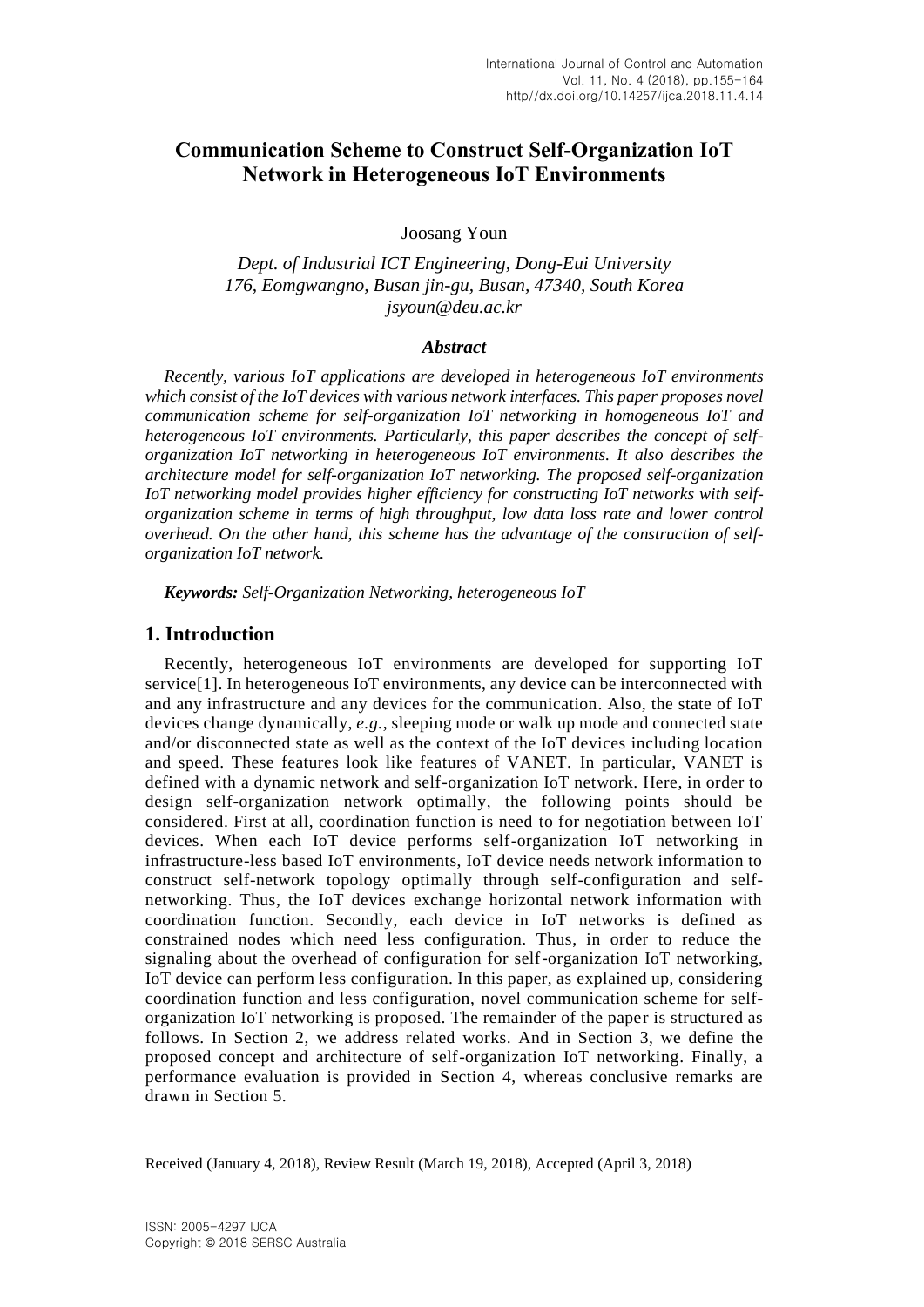# **2. Related Works**

The self-organization networks (SONs) is defined such as an autonomous networking established by each device, where the device can effectively interact with its peers and perform self-control for network-organization and joining network according to its own status, own service and dynamic network environment in a decentralized infrastructure or infrastructure-less based networks. The similar concept of SONs is proposed by many research areas. For example, SON is defined in 3GPP, IEEE NGSON, ETSI GS AFI, IETF ANIMA WG, IETF AUTOCONF WG. Also, ITU-T defines distributed service networking (DSN) as SONs. Although SONs, autonomic network, ad hoc network, and DSN have been developed in various areas, these technologies have some restrictions to apply in the IoT environments because they don't consider the characteristics of the IoT environments. So, it is needed to study a self-organization IoT networking, including self-organizing network, autonomic network, ad hoc network, and DSN, in general network point of view and for the IoT environments.

In this paper, self-organization IoT networking is further described to enable IoT devices to be configured and managed without the human intervention and fixed/dedicated network facilities. Due to the different characteristics of IoT devic es, the previous studies cannot be directly applied in the IoT environments. To provide self-organization networking in the IoT environments, common characteristics of self-organization networking, architecture of self-organization networking, common requirement, and common functionalities of mechanisms for self-organization networking are described. In order to design self-organization IoT networking optimally in the IoT environment, the following points should be considered.

- Coordination function among the IoT devices: When each IoT device performs self-organization networking in infrastructure-less based IoT environments, the IoT device needs network information to constitute network topology optimally



**Figure 1. Ad-hoc IoT Network (Homogeneous Case)**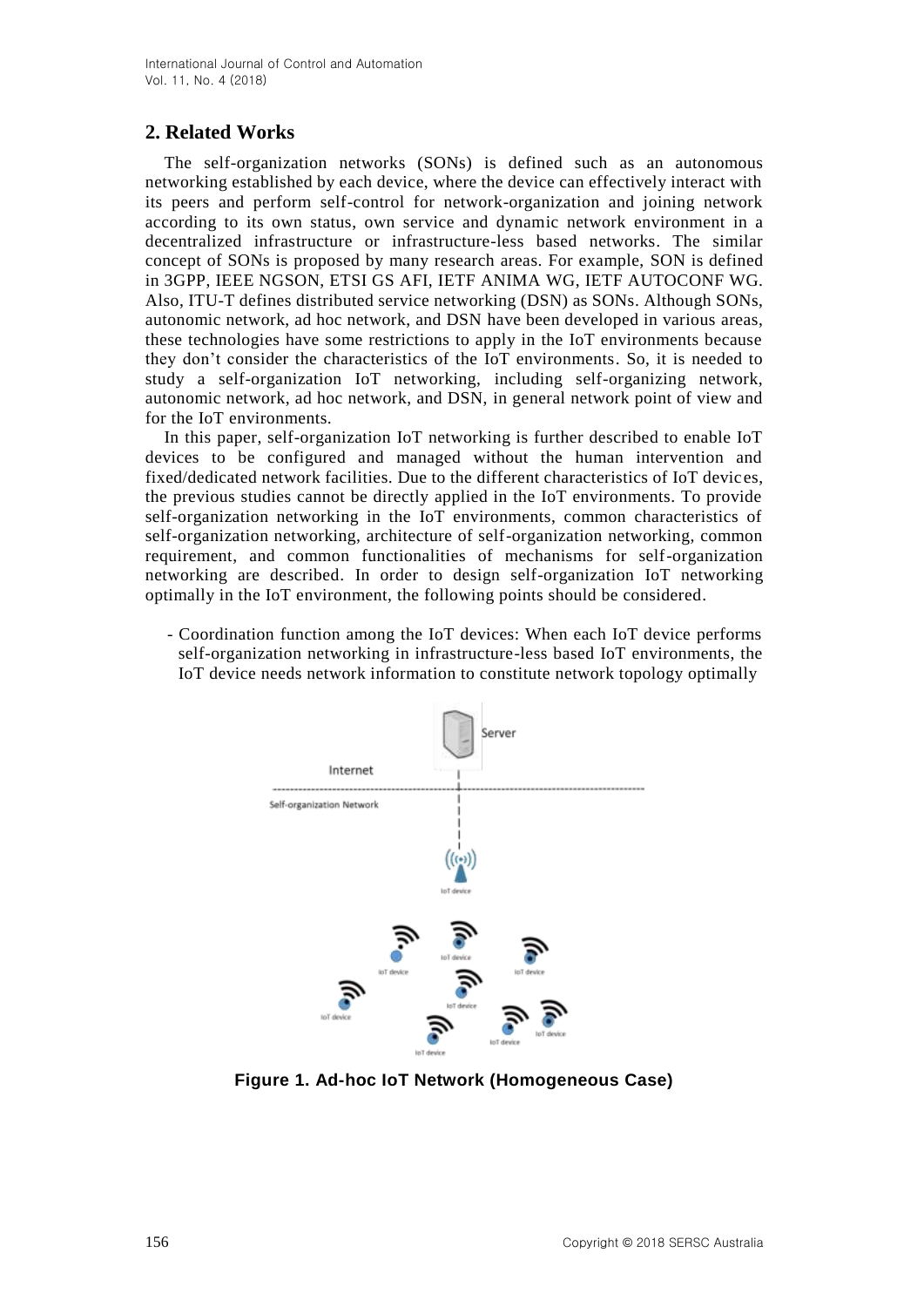

**Figure 2. Ad-hoc IoT Network (Heterogeneous Case)**

through self-configuration. Thus, the IoT devices exchange horizontal network information with coordination function in infrastructure-less based IoT environments.

- Less configuration for self-organization networking: The IoT device could be defined as constrained nodes as well as general network nodes. So it is desired that the overhead of configuration is reduced for self-organization networking. In addition, for less configuration of the IoT device, self-organization networking must be performed with local information such as neighbor device and local IoT service.
- Partially support of IoT services: Generally, service functions are decupled with network functions. In the IoT environments, heterogeneous IoT services are served on heterogeneous IoT devices and these services seems to be dynamic and changed frequently. Due to the requirement of less configuration for selforganization networking in the IoT environments coordination function among the IoT devices and, network functions can do more works for IoT services.

However, in the IoT environment, network configuration and conditions are mainly different to existing ones. In a network point of view, the deployment of, network size, the number of device in network, connectivity between devices, communication type such as multi-hop ad-hoc or single-hop ad-hoc, traffic pattern, security level, mobility support and QoS support are considered for self-organization IoT networking In the IoT environments, the usage of some specific network entities is not possible. Then, not only infrastructure-based IoT networks but also ad-hoc IoT networks can be widely used. In figure 1, an ad-hoc IoT network is depicted in homogeneous case where all IoT device have the network interface of the same wireless technology. An IoT gateway is used to provide the connectivity between a local network and a global network. However, other network entities such as base station/access point are not used to deploy ad-hoc IoT network in the local network. Figure 2 describes an ad-hoc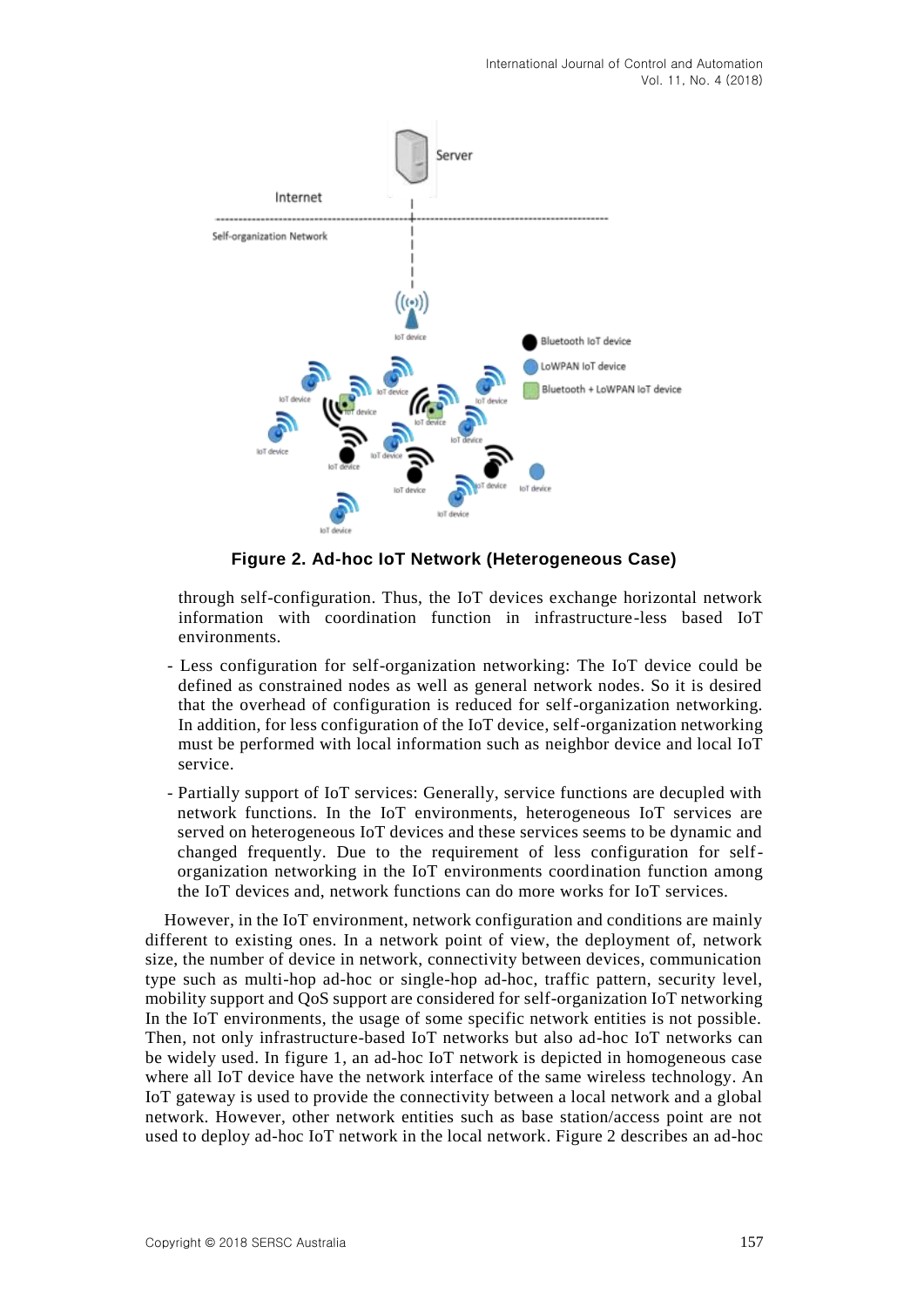IoT network in heterogeneous case in which there are all IoT devices with difference wireless technologies.

# **3. Self-organization Networking for the IoT Environments**

#### **3.1. Concept of Self-Organization Networking**

The purpose of deploying a self-organization IoT network (SOIoTN) in the IoT environments is to provide an autonomous networking by cooperation of each IoT devices with the minimizing of the help of a coordinator in a network for acquiring the service that they want. The overall concept of self-organization IoT networking is shown in figure 3. The functions for self-organization IoT networking are distributed and enabled to each mobile IoT nodes in a network and these functions exchange the necessary information for constructing and maintain a self-network. To do this, all IoT nodes in IoT network are classified into 3 groups by their roles.

- IoT device
- IoT coordination
- IoT gateway



**Figure 3. The Concept of Self-Organization IoT Networking**

First at all, an IoT coordination includes control and coordination functions to construct self-organization IoT network for other IoT devices. During the construction of a selforganization IoT network, the role of each IoT node is determined by their roles and these determinations are defined as a service in the IoT network. An IoT coordination utilizes the information to construct a self-organization IoT network by their roles. These operations are preceded as autonomic and the described functions of self-organization IoT networking will be applied to support these operations. The conventional network entities are classified into a network server node (*e.g.*, router, gateway, server, *etc.*) and a network client node (such as host, end node, *etc.*) as their functionalities. And the roles of the conventional network entities are not changed. However, networking entities in the IoT environments are a different. Because of heterogeneous types and capabilities of IoT devices, the conventional network paradigm cannot be used in the IoT environments.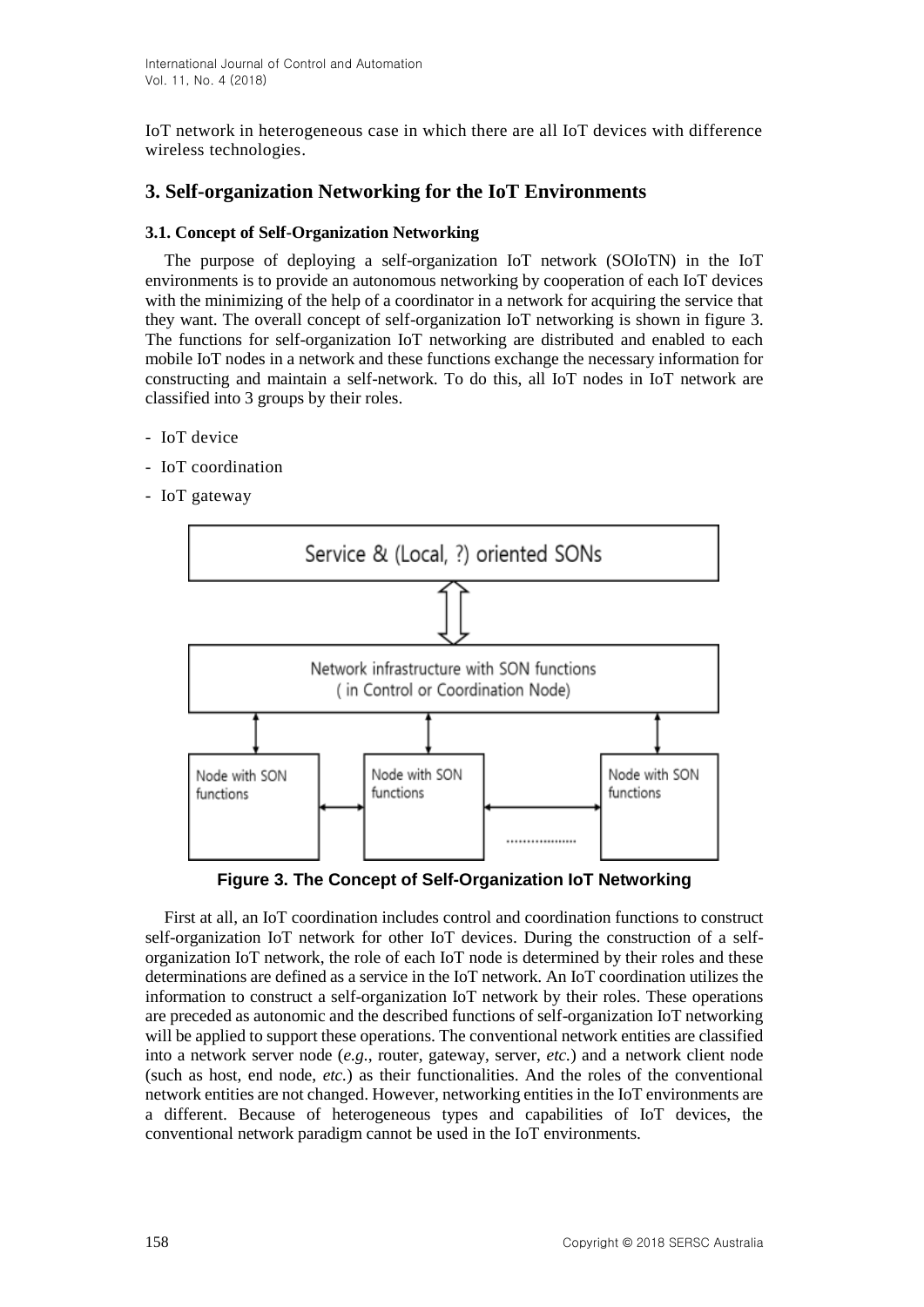#### **3.2. Architecture Model for self-organization IoT Networking**

In the subsection, the architecture model for SOIoTN is proposed as shown in figure 4. First at all, we assume that IoT devices have different network interfaces and different service discovery protocols in local IoT network. Figure 4 shows high-level architecture model for the optimized self-organization IoT networking topology construction which reflects network or service requirements in the IoT environments. The architecture model is comprised of three-parts:

- Network & service requirement
- Physical network & service resources
- Self-organization IoT networking(SOIoTN) control/management.

Network & service requirement part performs a role which is to define the properties reflecting the demand of network operator or service provider. Physical network & service resources part performs a role which is to define the network interface types and service types in the IoT environments. Self-organization control/management part performs a role that is to construct network topology optimally with network & service requirements and physical network & service resource requirements. In this architecture model, the key part is the self-organization control/management. This includes three main functions:

- Self-organization IoT networking(SOIoTN) optimization
- Self-organization IoT networking(SOIoTN) coordination
- Self-organization IoT networking(SOIoTN) recognition



**Figure 4. The Architecture Model of Self-Organization Networking**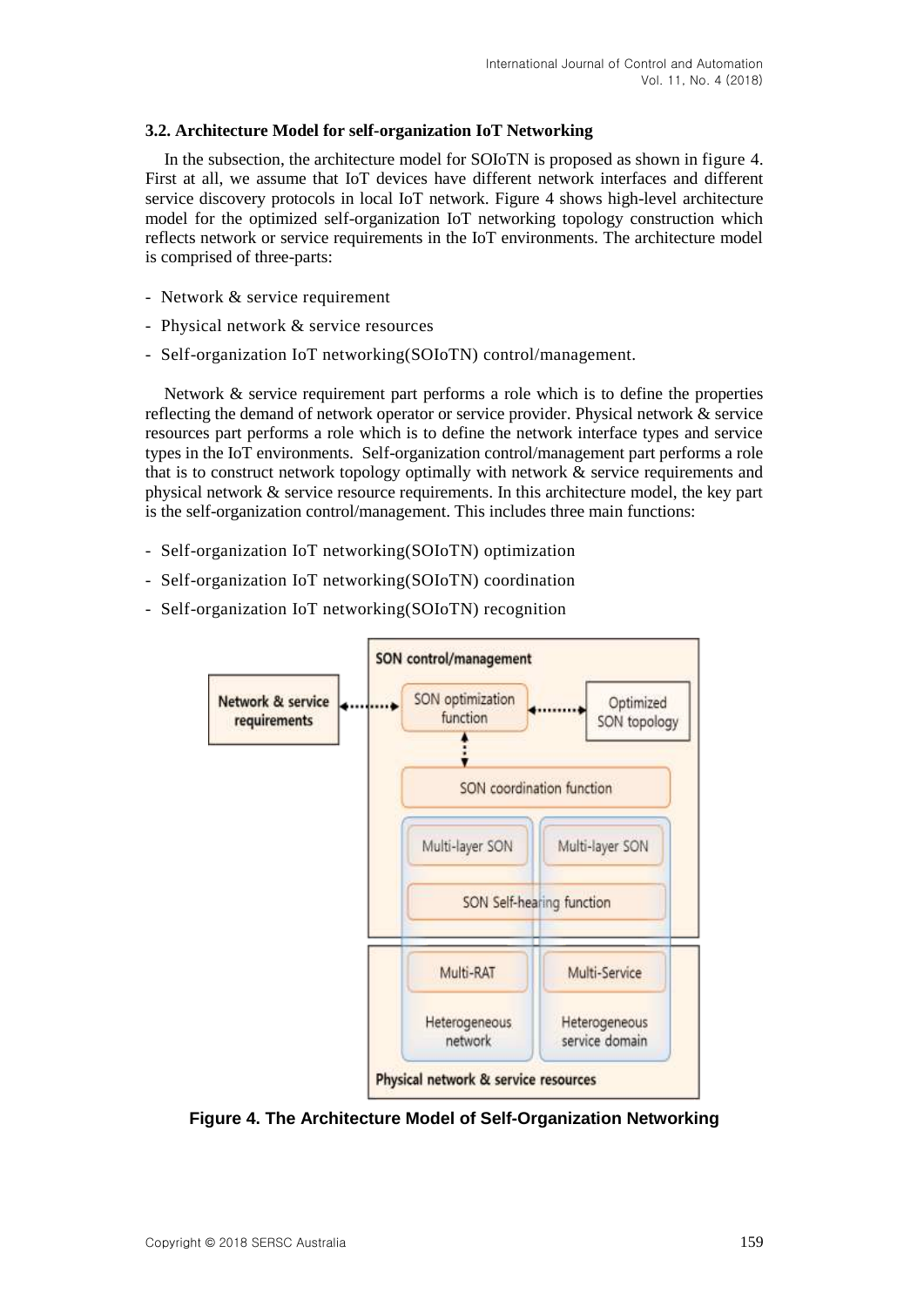First at all, the SOIoTN recognition function collects the information about physical network and service resource defined in physical network & service resource part. The SOIoTN coordination function constructs each multi-layer SOIoTN in heterogeneous IoT networks and heterogeneous service domain with the collected information. Finally, the SOIoTN optimization function constructs each optimized networking topology based on each multi-layer SOIoTN constructed by the SOIoTN coordination function. Or, it constructs the integrated optimal SOIoTN topology based on each multi-layer SOIoTN constructed by the SOIoTN coordination function with considering network & service requirement of network operator or service provider. Also, the SOIoTN optimization function has the mechanism for optimized SOIoTN topology constitution. The functionality model of SOIoTN in IoT device is proposed as shown in Figure 5. As shown in Figure 5, the functionality in IoT device (CN) consists of the SON information part, the SON coordination part and the SON optimization part. Also, functionality model is highlevel model for the SOIoTN topology construction which reflects network or service requirements in the IoT environments.



**Figure 5. The Functionality Model of SOIoTN in IoT Device**

# **4. Performance Evaluation**

To evaluate the performance of the proposed SOIoTN, the performance of the SOIoTN is compared with SON scheme using ad-hoc routing protocol used in general ad-hoc network environment in static random topology. And in the simulations, in order to consist of real IoT environments, we consider two cases; homogeneous case, in which there are all IoT devices with the same wireless technology, and heterogeneous case, in which there are all IoT devices with difference wireless technologies. We use the ns-3 simulator for the simulation. In static random topology environment, the random topology is considered. Where 16 nodes with dual network interfaces are located in 1000m x 1000m square regions. There are 20, 30 and 40 flows which have different transmission rate and different starting time. The packet size of all flows is 1000-byte. The transmission rate of each flow is controlled through varying packet interval per packet. The metrics to evaluate the performance are the average data delay and the average throughput.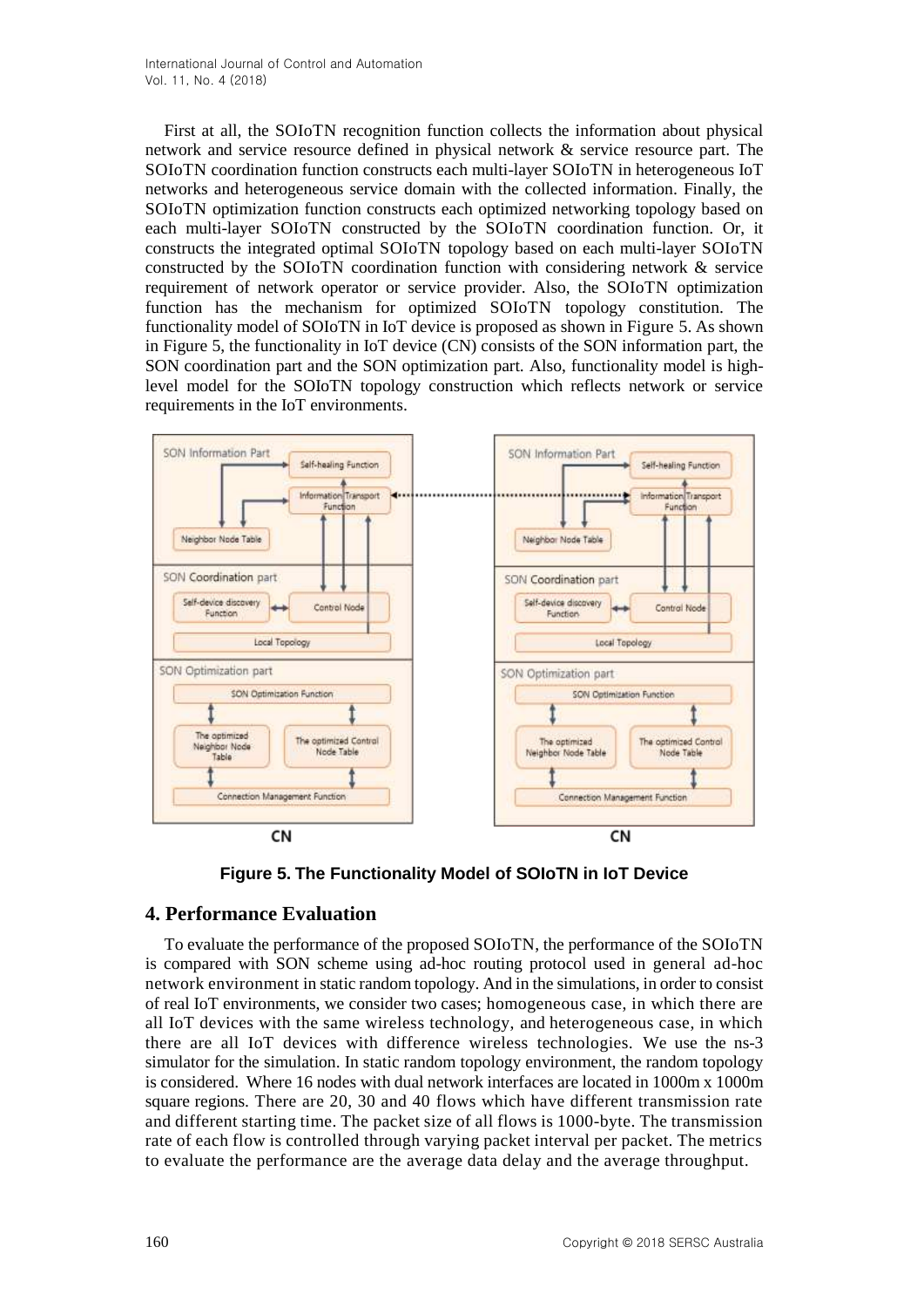International Journal of Control and Automation Vol. 11, No. 4 (2018)



**Figure 6. Average Data Delay in Homogeneous Case**



**Figure 7. Average Data Throughput in Homogeneous Case**

The simulation runs for 200s. The simulation results of homogeneous case are shown in Figure 6 and Figure 7. There shows the performance improvement in the simulation results of the network topology consisting of IoT devices which are enabled to use SOIoTN, compared with the simulation results in general ad-hoc network using only ad-hoc routing protocol such as AODV routing protocol. This shows that SOIoTN can construct better self-IoT network than IoT network using ad-hoc routing protocol through SOIoTN scheme in homogeneous IoT environments. The simulation results of heterogeneous case are shown in figure 8 and figure 9. This shows that SOIoTN can distribute data transmission through dual-network interface in heterogeneous IoT environments. In addition, in this works, the data transmission stability, DTS, is defined to evaluate reliable transmission ratio (RTR) and low transmission delay (LTD) with the total data loss rate during the data transmission and data transmission delay. When the loss rate is less than 5%, the DTS is good but when loss rate is between 5% and 10%, the DTS is medium. When loss rate exceeds 15%, the DTS is poor. We obtain good stability ( $DTS = 4.3\%$ ), when using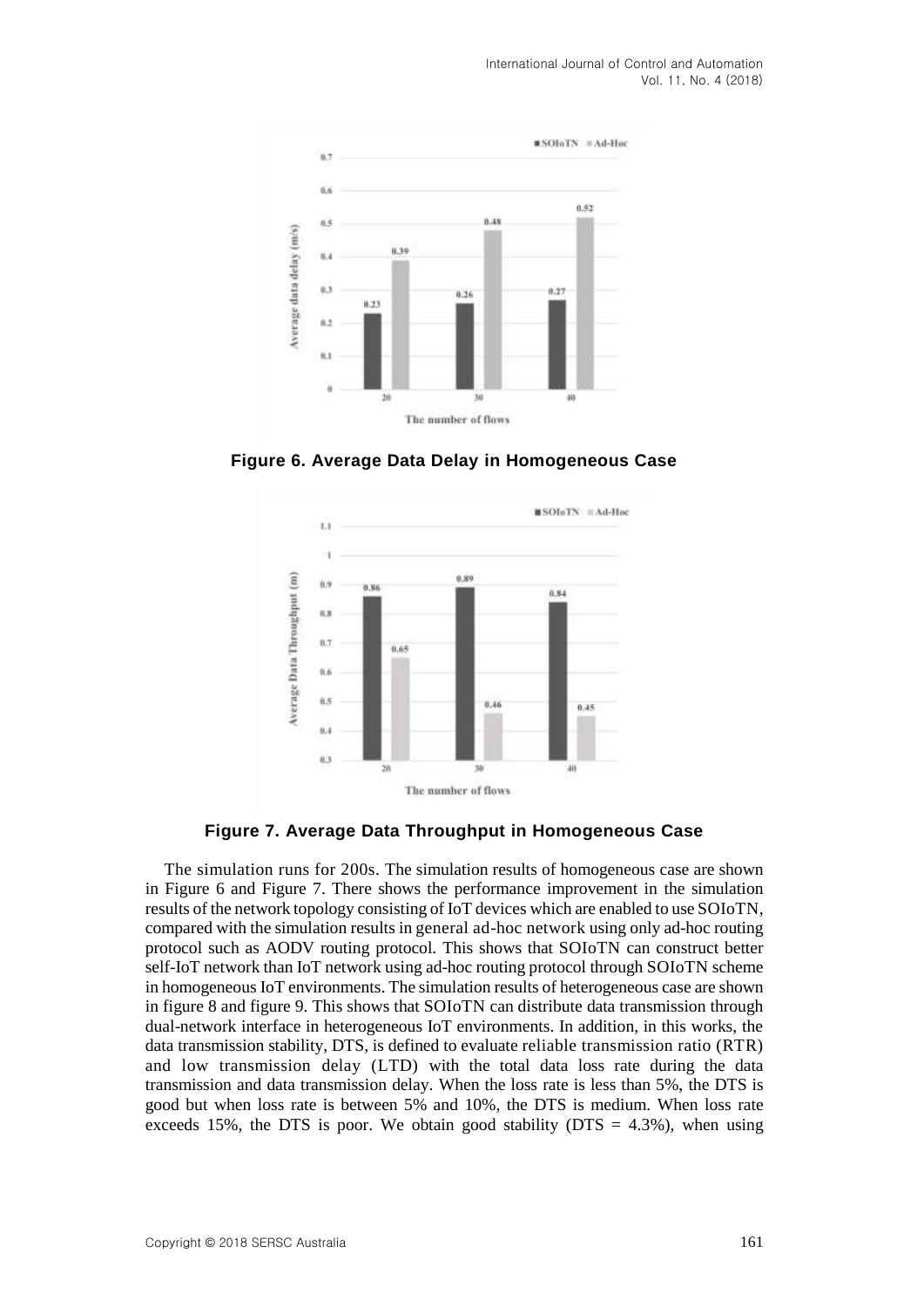SOIoTN in heterogeneous IoT environments. However, when IoT device uses only ad-hoc routing protocol such as AODV routing protocol in heterogeneous IoT environments, low



**Figure 8. Average Data Delay in Heterogeneous Case**



**Figure 9. Average the Average Throughput in Heterogeneous Case**

stability (DTS =18 %) is obtained. By comparison, SOIoTN gives better stability for data transmission than the scheme using only AODV routing protocol. In addition, the results show that SOIoTN gets better service in terms of the stability for data transmission. In order to evaluate more realistic performance of SOIoTN, the simulations run in dynamic IoT environments where 20 mobile nodes with mobility are located randomly and have mobility in 1000m x 1000m square regions. The simulations are evaluated in two same scenarios above. One is evaluated in homogeneous IoT environments. The other is evaluated in the heterogeneous IoT environments using both dual-network interfaces which are IEEE 802.11n network interface and IEEE 802.11p network interface. In the simulations, there are 2-flows with E2E bandwidth requirement of 0.2 Mbps, 2-flows with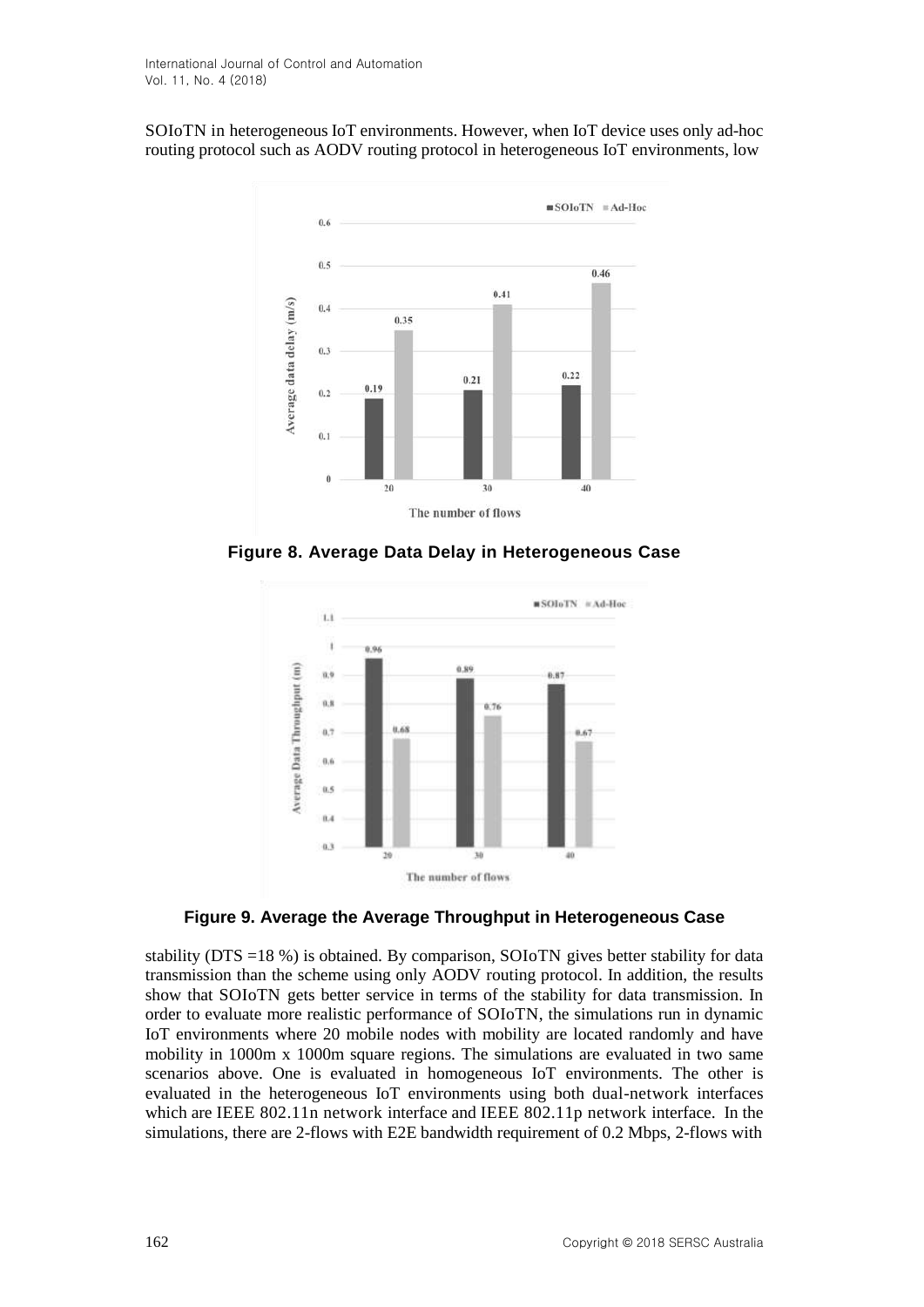International Journal of Control and Automation Vol. 11, No. 4 (2018)



**Figure 10. The Throughput Utilities in the Homogeneous IoT Environments**



#### **Figure 11. The Throughput Utilities in Heterogeneous IoT Environments**

E2E bandwidth requirement of 0.3 Mbps and 2-flows with E2E bandwidth requirement of 0.4 Mbps. The E2E pair is chosen randomly. The simulations go for 200s. In the simulations, the metrics used in measuring the throughput utility. The throughput utility is min (1, Tact/Treq). Treq is the upper bound throughput of bandwidth requirement and Tact is the measured throughput. Figure 10 shows the throughput utility in the simulation for the homogeneous IoT environments. As shown in the simulation results, the results in the IoT network adapting SOIoTN show the high throughput utility, while the results in the IoT network adapting ad-hoc routing scheme gets the low throughput utility. In the other words, the SOIoTN scheme also shows better a stable data transmission than scheme using only ad-hoc routing. Also, the same results are shown in the simulation of the heterogeneous IoT environments. As shown in Figure 11, the IoT network adapting SOIoTN shows the high throughput utility, while the IoT network adapting ad-hoc routing scheme gets the low throughput utility.